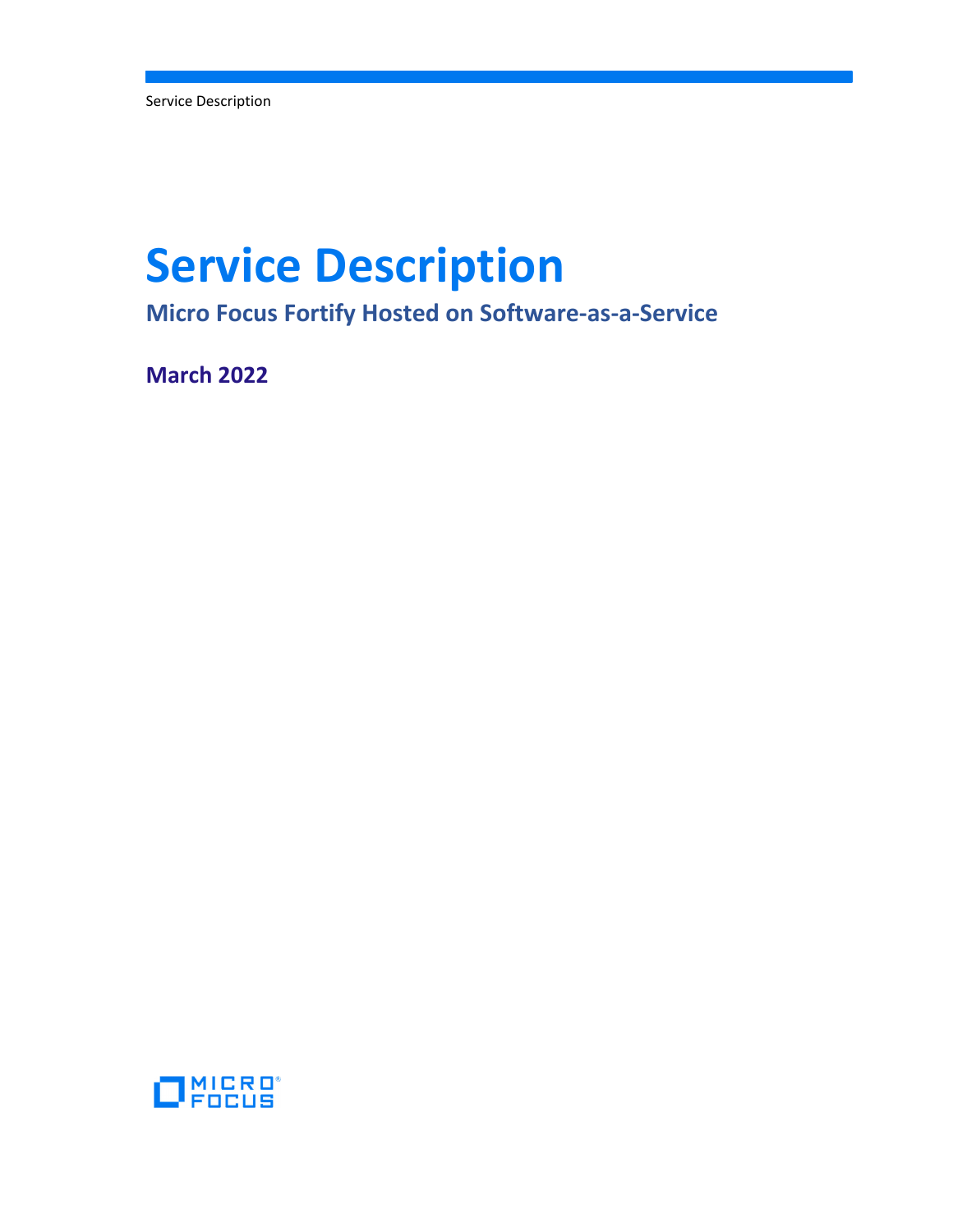# **Contents**

This Service Description document describes the components and services included in Micro Focus Fortify Hosted (which also may be referred to as "SaaS"). Unless otherwise agreed to in writing, this Service Description is subject to the Micro Focus Customer Terms for Software‐as‐a‐Service, or the applicable Micro Focus Pass‐Through Terms, and represents the only binding terms governing Micro Focus International plc and its affiliates ("Micro Focus") respective obligations regarding its provision of this SaaS to the end‐user Customer. Any other descriptions of the features and functions of the SaaS, public statements, including advertisements, shall not be deemed as additional features or functionalities that Micro Focus is required to deliver.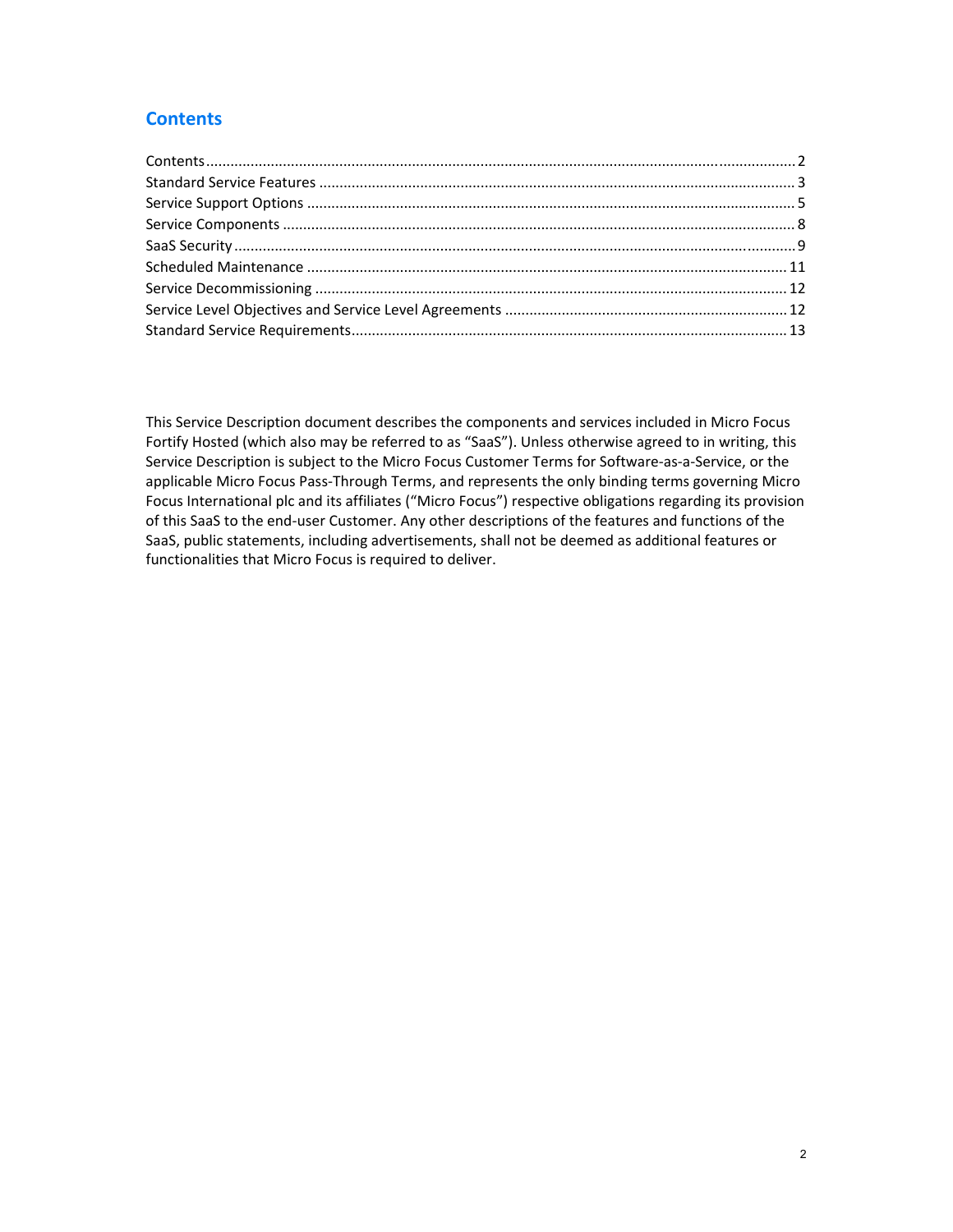# **Standard Service Features**

## **High Level Summary**

Micro Focus Fortify Hosted provides a cloud‐based enterprise service for automating application security programs. It enables management, development, and security teams to work together to triage, track, validate and manage software security activities.

Fortify Hosted enables Static Application Security Testing (SAST), Dynamic Application Security testing (DAST) and optionally Software Composition Analysis (SCA) to be fully integrated into the Customer's Software Development Lifecycle.

Micro Focus is responsible for the provision of Fortify Hosted on an AWS or Azure cloud platform and delivers ongoing infrastructure, application, and support service remotely.

#### **Architecture Components**

Micro Focus Fortify Hosted consists of a single tenant cloud‐based solution with a web‐based user interface allowing the Customer to configure, perform and manage application security assessments. In addition, the functionality can be accessed via a suite of tools and a comprehensive API enabling application security assessments to be integrated into the Customer's Software Development Lifecycle. All connectivity between Fortify Hosted and the Customer's environment is via the internet from a restricted range of IP addresses provided by the Customer or Site‐to‐Site VPN.

It consists of the following components

• Software Security Center

Software Security Center (SSC) is Micro Focus SSC hosted on the SaaS platform. It is the central management system that allows a customer to manage their enterprise application security program. Up to 1TB of database storage is included.

• License & Infrastructure Management

License & infrastructure Management (LIM) is Microfocus LIM hosted on the SaaS platform. It allows central management of the license for the SAST and DAST components of Fortify Hosted.

Audit Assistant

Audit Assistant is an optional feature of SSC that uses machine learning to improve the quality of SAST findings. If customer choses to use this feature, it will require a connection to the multi‐tenant cloud based Fortify Scan Analytics server

ScanCentral SAST Controller

ScanCentral SAST Controller is Micro Focus ScanCentral SAST Controller hosted on the SaaS platform. It is an extension to SSC that controls the queuing and execution of SAST assessments.

• ScanCentral SAST Scan Machine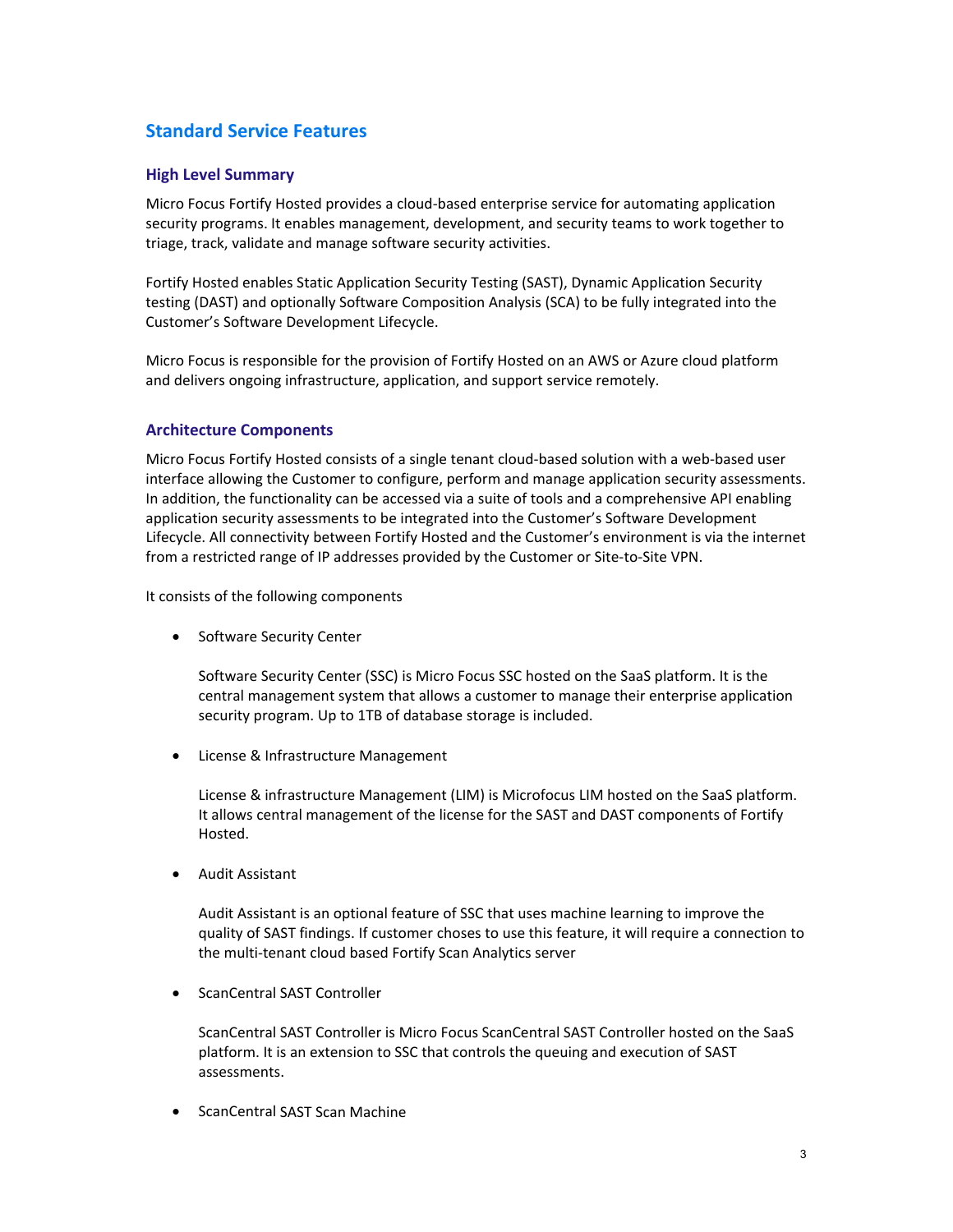ScanCentral SAST Scan Machine is Micro Focus ScanCentral SAST sensor hosted on the SaaS platform. It performs the SAST assessment by executing the Micro Focus Fortify Static Code Analyzer. The following SaaS configurations are available:

- o Standard ‐ 8 vCPUs, 32 GB RAM on Linux
- o Standard ‐ 4 vCPUs, 32 GB RAM on Windows
- o Upgraded ‐ 16 vCPUs, 64 GB RAM on Linux
- o Upgraded ‐ 8 vCPUs, 32 GB RAM on Windows
- ScanCentral DAST Controller

ScanCentral DAST Controller is Micro Focus ScanCentral DAST Controller hosted on the SaaS platform. It is an extension to SSC that controls the queuing and execution of DAST assessments. Up to 1TB of database storage is included.

ScanCentral DAST Scan Machine

ScanCentral DAST Scan Machine is Micro Focus ScanCentral DAST sensor hosted on the SaaS platform. It performs the DAST assessment by executing Micro Focus Fortify WebInspect. The following SaaS configurations are available:

- o Standard ‐ 4 vCPUs, 32 GB RAM on Windows
- o Upgraded ‐ 8 vCPUs, 32 GB RAM on Windows
- Sonatype Lifecycle Hosting

Sonatype Lifecyle Hosting is the hosting of Sonatype IQ Server on the SaaS platform. Sonatype IQ Server performs Software Composition Analysis (SCA) assessments and monitoring. Up to 1TB of database storage is included.

● Fortify End-User tools.

Fortify End‐User tools are a range of end‐user tools that can be installed by the customer in their environment to submit assessment requests and work with the results. These include:

- o Fortify Audit Workbench
- o Fortify Security Assistant
- o IDE plugins
- o Build tools
- o CI/CD plugins
- o Fortify DAST tools

Fortify Hosted is acquired by purchasing a Fortify Hosted Base Package consisting of:

- Software Security Center
- License & Infrastructure Management
- ScanCentral SAST Controller
- ScanCentral DAST Controller
- 3 standard configurations of ScanCentral SAST or DAST Scan Machines chosen by the customer
- License for 10 named users of the Fortify End‐User Tools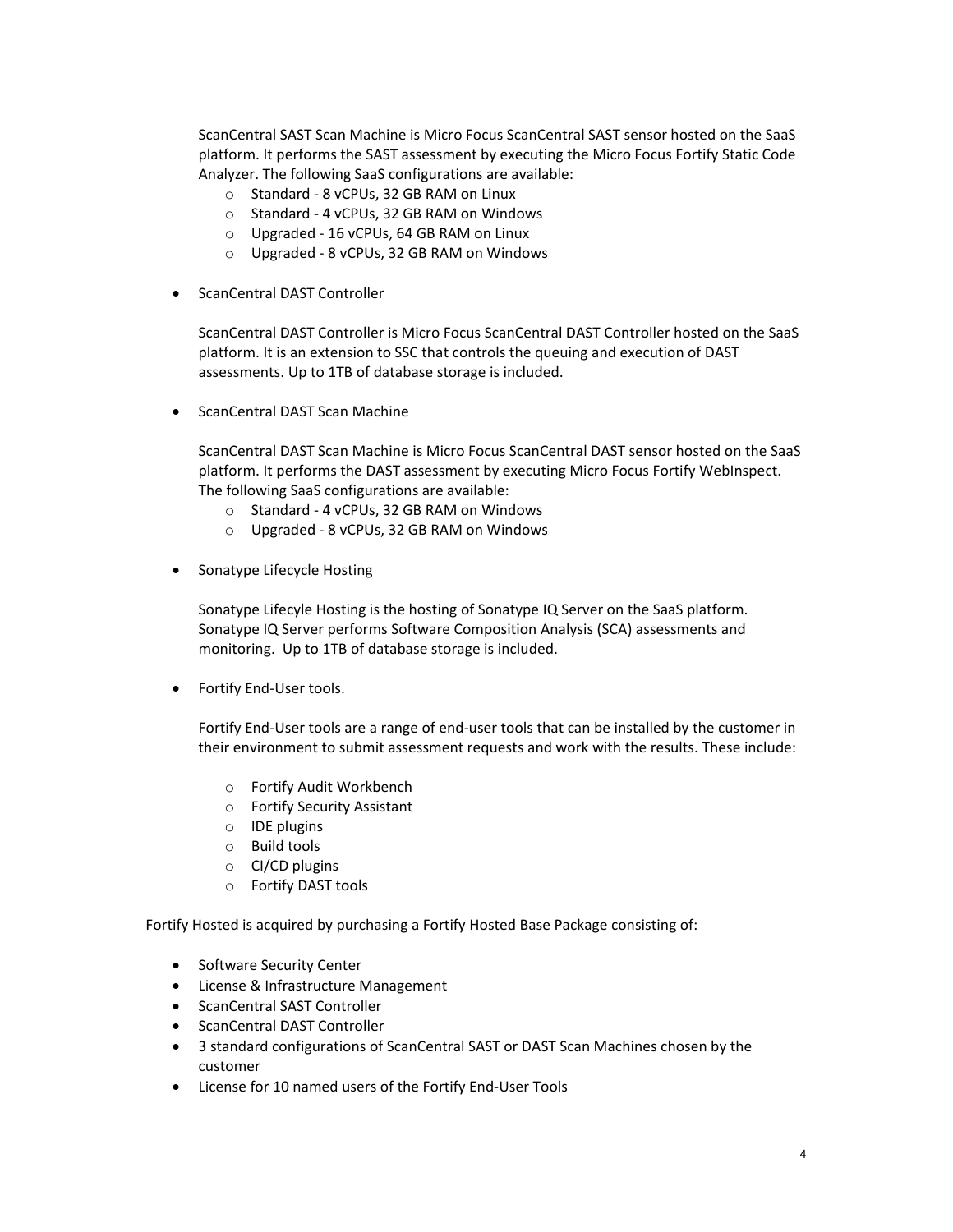At the time of purchase the customer can request their preferred commercial AWS or Azure Region and Availability Zone for their instance of the Fortify Hosted solution, subject to availability and support for Fortify Hosted components as determined by Micro Focus.

In addition, the customer can purchase the following options

- Sonatype Lifecycle Hosting. This also requires the customer to purchase o Sonatype Lifecycle User subscription
- Additional standard configuration SAST or DAST Scan Machines
- Option to upgrade a standard configuration SAST or DAST Scan Machine to the upgraded configuration
- Additional user licenses available on a per named user basis or an unlimited enterprise license

# **Application Administration**

The Customer will manage Fortify Hosted via the web user interface to Software Security Center where they can perform administrative tasks such as:

- User account management
- Managing applications and versions
- ScanCentral operations
- Configuring performance indicators and alerts
- Working with assessment results
- Generating reports

If any administrative task requires access to the underlying infrastructure the customer can raise a support request and the task, if approved, will be performed by Micro Focus Operations staff.

Once per quarter, the customer has the option of changing their selection of ScanCentral SAST and DAST Scan Machines. The change will be made at the next available scheduled maintenance window.

Customer acknowledges that the time for an individual SAST or DAST assessment to complete is dependent on a range of factors including the size and complexity of the application, volume of assessments being submitted within a given time frame, and the number and configuration of the SAST/DAST Scan Machines. Micro Focus does not provide any warranty that a particular assessment will complete within a specific time.

# **Service Support Options**

#### **Help‐Desk Support**

Help-Desk support is included with all purchases. The Customer may contact Micro Focus through

- **•** Email: CyberResSupport@microfocus.com,
- CyberRes Portal: https://support.cyberreshelp.com,
- Phone: +1 (855)982-2261.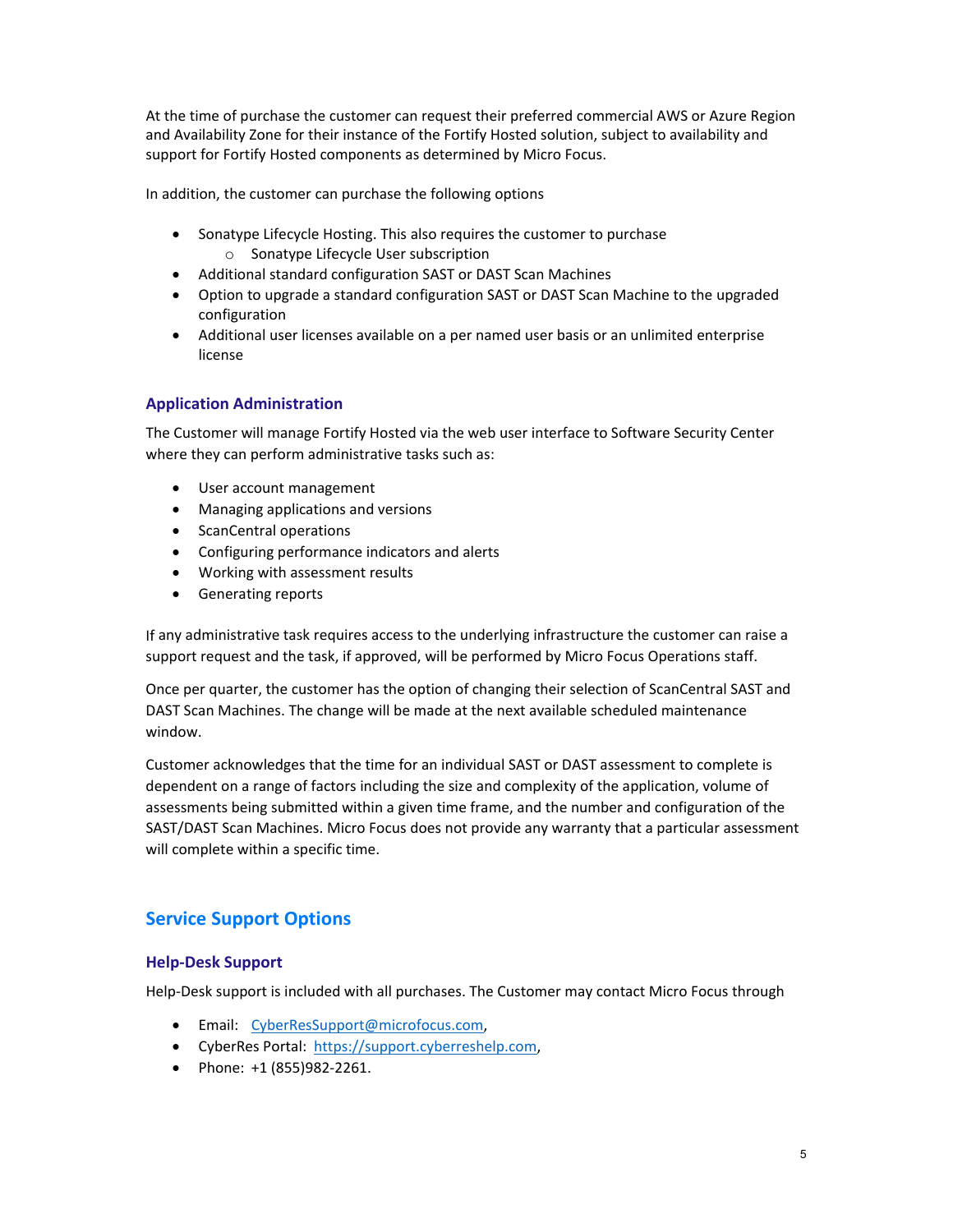The Micro Focus Support Team will either provide support to the Customer directly or coordinate delivery of this support. The severity of the request determines the response from the team.

| <b>Severity</b><br>Level | <b>Business Support</b> | <b>Severity Level Description</b>                                                                                                                |
|--------------------------|-------------------------|--------------------------------------------------------------------------------------------------------------------------------------------------|
|                          | 1 hour                  | Production system is down. The product is inoperable, resulting in a<br>total disruption of work. No workaround is available.                    |
|                          | 3 hours                 | Major functionality failure. Operations are severely restricted, although<br>work can continue in a limited fashion. A workaround is available.  |
| ς                        | 6 hours                 | Minor functionality failure. Product does not operate as designed,<br>resulting in a minor loss of usage. A workaround may be available.         |
| 4                        | 1 business day          | There is no loss of service. For example, this may be a request for<br>documentation, general information, or a Software enhancement<br>request. |

The product documentation is available at: https://www.microfocus.com/en‐us/support/documentation

Training can be purchased at: https://marketplace.microfocus.com/education

# **Customer Success Manager**

Support from a Customer Success Manger is included with all purchases. The customer is assigned a Customer Success Manager (CSM) as a primary point of contact to:

- Manage the on-boarding of the Customer to the Service
	- o Validate connectivity from the customer environment
		- Site-to-Site VPN configuration, if required.
		- SSO configuration, if required.
		- Test access from Web Browser and IDE
		- Test access from Customer's build environment
	- o Live Service hand‐over Four (4) hour session
		- **Review configuration**
		- Walk‐thru of SSC console
		- **Submit sample static and dynamic scan**
		- **Review Logs**
		- Review Results
		- **Explain support process**

Note that the service requires Customer personnel who are trained or experienced in using Fortify SSC with Scan Central. Training can be purchased separately.

- Periodic check‐in calls
	- o Eight (8) check‐in calls can be held during the first eight (8) weeks of on‐boarding (limit one per week). Check‐in calls after the on‐boarding period can be held once per month
	- o These calls are with the customer focal team and the CSM
	- o These calls will include review of scanning activity, tickets raised and provide best practice guidance
- Manage service requests, such as support and maintenance services or issues regarding availability of the Fortify Hosted infrastructure
- Manage use of any optional services.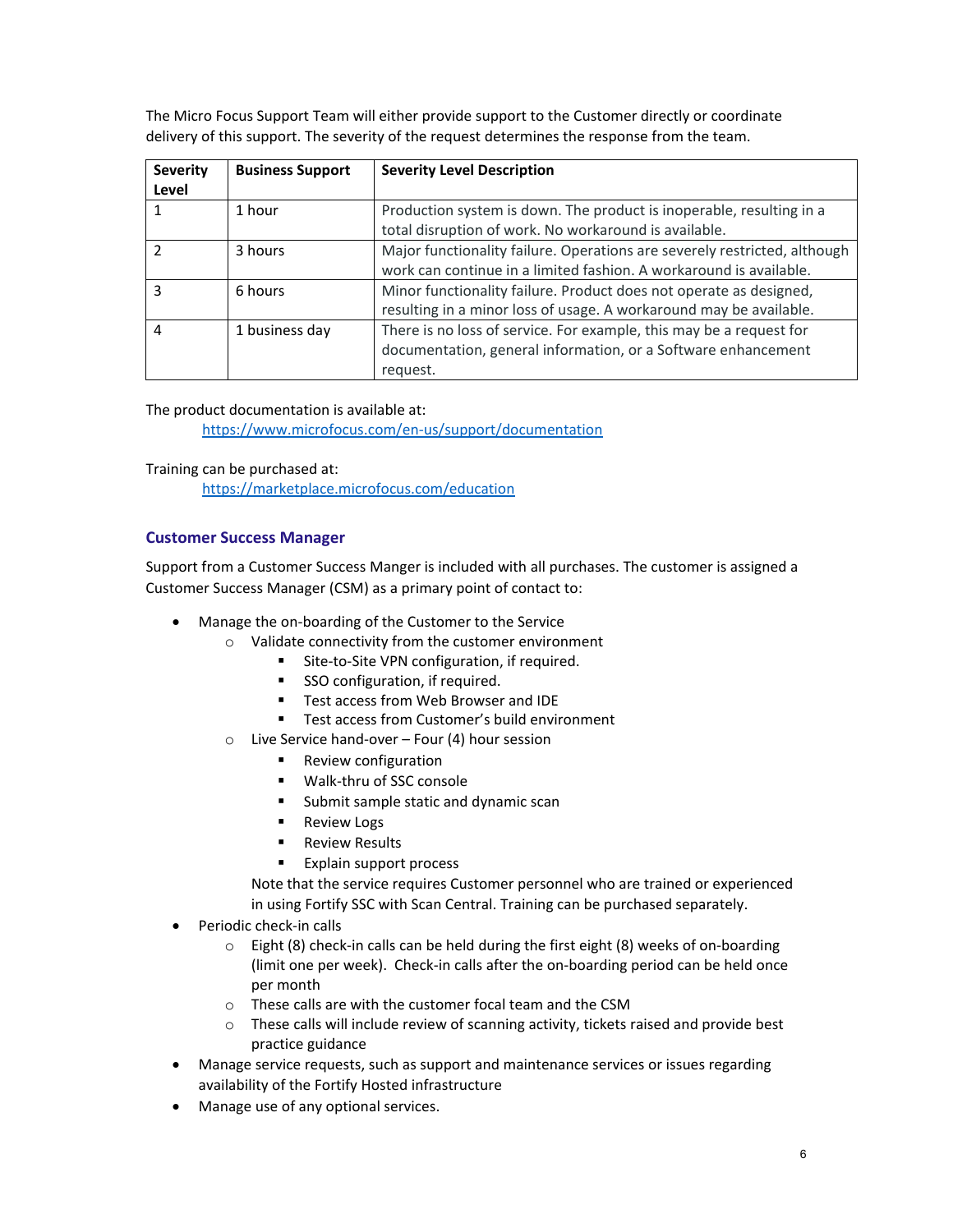All support provided remotely by named CSM. CSM is a shared resource.

# **SAST Advanced Support**

SAST Advanced Support is available for optional purchase. It is purchased in blocks of 25 person‐days effort to be delivered over a 12‐month period. SAST Advanced Support is requested through the CSM. 1 weeks' notice is required, and the minimum period is 4 hours.

SAST Advanced Support can be used to assist the Customer in the following areas:

- Packaging applications for scanning and optimizing settings
- On-boarding development teams
	- o Demonstration of the relevant service features
	- $\circ$  Guidance for integrating Fortify Hosted into the customers development toolchain including build server and IDE's
- Integration Support
	- o Workshop to agree high‐level design of specific integration requirement
	- o Identify existing sample code (if any) and provide to the customer
	- o Identify API calls required
	- o Provide coaching to the client development teams in use of Fortify Hosted API to develop integration
- Auditing of scan results
- Results review calls
	- $\circ$  Explain why an issue is being flagged as a vulnerability and the approach to fixing that vulnerability. Note that Micro Focus does not provide specific code fixes.
	- o How to use advanced remediation features of the portal.
	- $\circ$  Provide advice and guidance on tuning the results based on organizational policies or specific application coding patterns.
- All support provided remotely by suitable qualified personnel. Multiple resources will be used for delivery.

# **DAST Advanced Support**

DAST Advanced Support is available for optional purchase. It is purchased in blocks of 25 person‐ days effort to be delivered over a 12-month period. DAST Advanced Support is requested through the CSM. 1 weeks' notice is required, and the minimum period is 4 hours.

DAST Advanced Support can be used to assist the Customer in the following areas:

- Scan configuration
	- o Scan set‐up
	- o Macro recording
	- o Scan optimization
- Reviewing of scan results
	- o Validating coverage
	- o False positive suppression
- Results review calls
	- o Explain why an issue is being flagged as a vulnerability and the approach to fixing that vulnerability. Note that Micro Focus does not provide specific code fixes.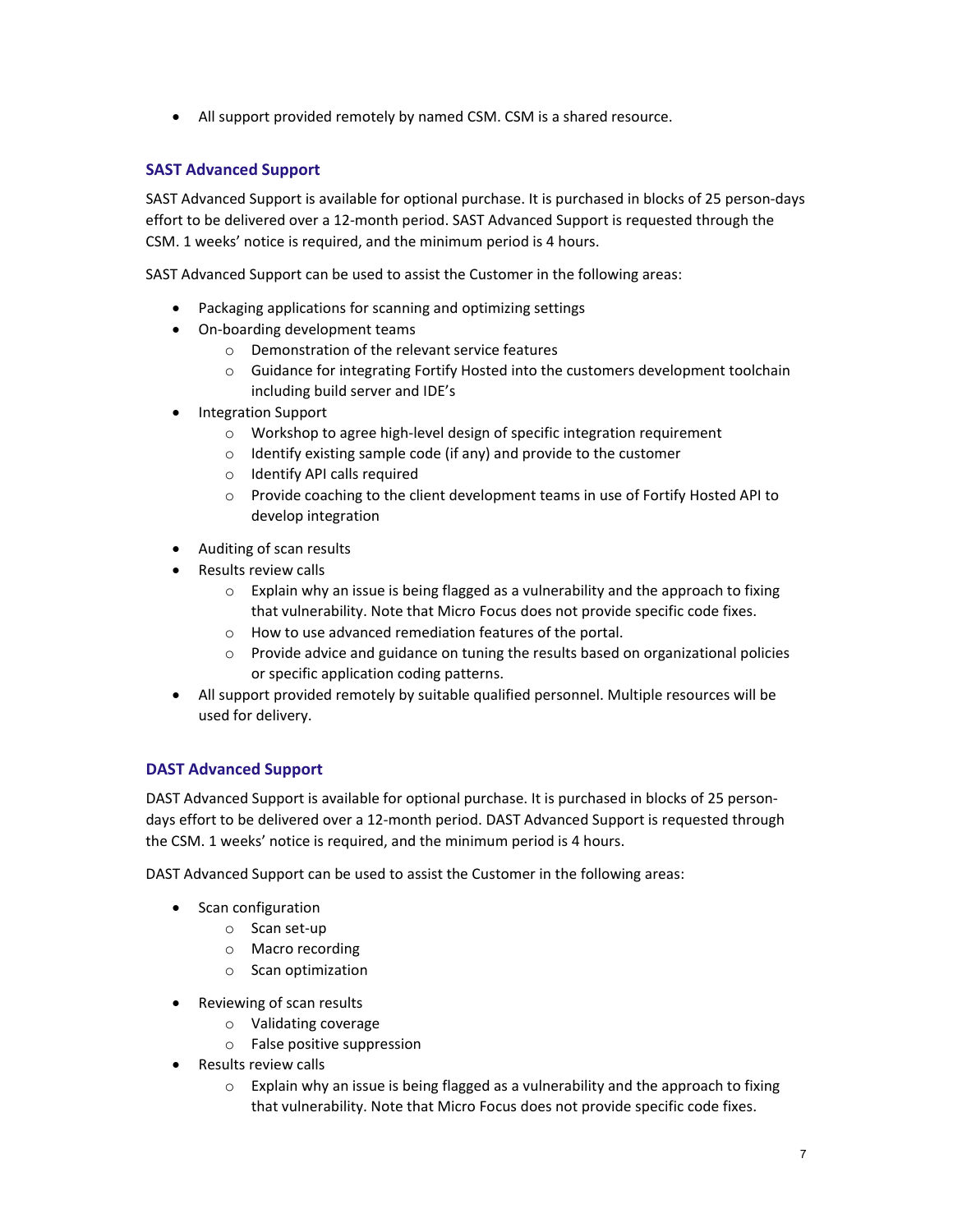- o How to use advanced remediation features of the portal.
- o Provide advice and guidance on tuning the results based on organizational policies or specific application coding patterns.
- All support provided remotely by suitable qualified personnel. Multiple resources will be used for delivery.

# **Service Components**

## **Service Monitoring**

Micro Focus monitors components of Fortify Hosted SaaS for 24x7 availability. Micro Focus uses a centralized notification system to deliver proactive communications about application changes, outages and scheduled maintenance.

## **Capacity and Performance Management**

Fortify Hosted SaaS will be continually monitored for performance issues. Proactive capacity and performance management procedures are in place to ensure the architecture of the environment meets the needs of its customers.

## **Operational Change Management**

Micro Focus follows a set of standardized methodologies and procedures for efficient and prompt handling of changes to SaaS infrastructure and application, which enables beneficial changes to be made with minimal disruption to the service. Changes to production environments are reviewed prior to implementation to ensure they are appropriately scheduled and tested before promotion to production.

#### **Solution Data Backup and Retention**

The data backup and retention described in this section are part of Micro Focus's overall business continuity management practices designed to attempt to recover availability to customers of Fortify Hosted SaaS, following an outage or similar loss of service. Micro Focus's standard storage and backup measures are Micro Focus's only responsibility regarding the retention of this data, despite any assistance or efforts provided by Micro Focus to recover or restore Customer's data.

#### **Disaster Recovery**

• Business Continuity Plan

Micro Focus SaaS continuously evaluates different risks that might affect the integrity and availability of Micro Focus SaaS. As part of this continuous evaluation, Micro Focus SaaS develops policies, standards and processes that are implemented to reduce the probability of a continuous service disruption. Micro Focus documents its processes in a business continuity plan ("BCP") which includes a disaster recovery plan ("DRP"). Micro Focus utilizes the BCP to provide core Micro Focus SaaS and infrastructure services with minimum disruption. The DRP includes a set of processes that Micro Focus SaaS implements and tests Micro Focus SaaS recovery capabilities to reduce the probability of a continuous service interruption in the event of a service disruption.

Backups (High Availability and Durability)

Micro Focus SaaS utilizes cloud‐native functions such as replication between primary and secondary availability zones to ensure data availability and recoverability. All replicas reside within the same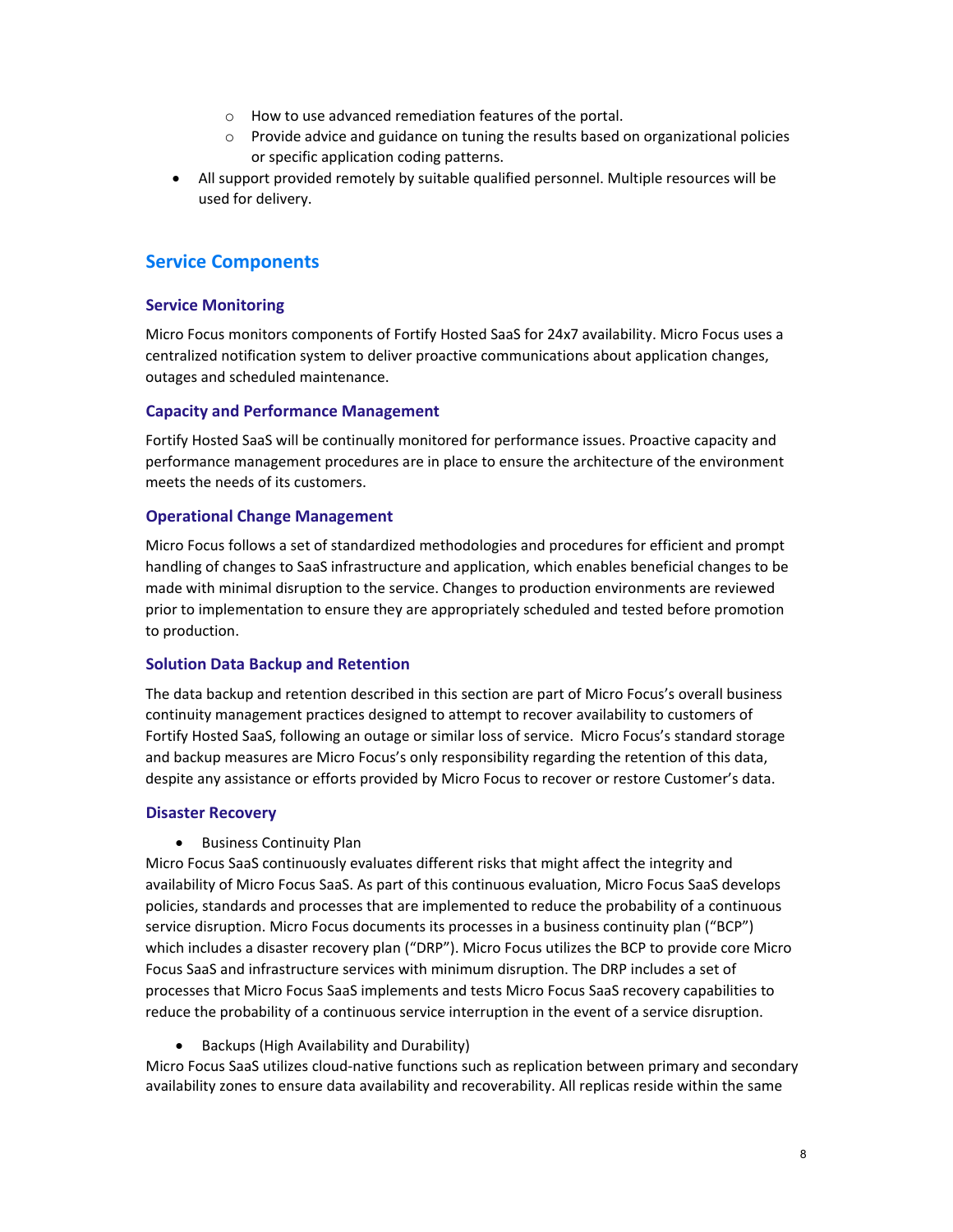governmental compliance boundary to ensure adherence to all applicable data residency regulations. No removable media is used at any time to ensure the protection of customer data. The Recovery Time Objective (RTO) and the Recovery Point Objective (RPO) are both 8 hours.

# **SaaS Security**

Micro Focus maintains an information and physical security program designed to protect the confidentiality, availability and integrity of Customer Personal Data and confidential information (the "Micro Focus Security Program").

# **Technical and Organizational Measures**

Micro Focus regularly tests and monitors the effectiveness of its controls and procedures. No security measures are or can be completely effective against all security threats, present and future, known and unknown. The measures set forth in this section may be modified by Micro Focus but represent a minimum standard. Customer remains responsible for determining the sufficiency of these measures.

# **Physical Access Controls**

Micro Focus maintains physical security standards designed to prohibit unauthorized physical access to the Micro Focus equipment and facilities used to provide SaaS and include Micro Focus data centers and data centers operated by third parties. This is accomplished through the following practices:

- Presence of on‐site security personnel on a 24x7 basis
- Use of intrusion detection systems
- Use of video cameras on access points and along perimeter
- Micro Focus employees, subcontractors and authorized visitors are issued identification cards that must be worn while on premises
- Monitoring access to Micro Focus facilities, including restricted areas and equipment within facilities
- Securing equipment hosting Customer‐provided SaaS Data in designated caged areas
- and maintaining an audit trail of access.

# **Access Controls**

Micro Focus maintains the following standards for access controls and administration designed to make Customer‐provided SaaS Data accessible only by authorized Micro Focus personnel who have a legitimate business need for such access:

- Secure user identification and authentication protocols
- Authentication of Micro Focus personnel in compliance with Micro Focus standards and in accordance with ISO27001 requirements for segregation of duties
- Customer provided SaaS data is accessible only by authorized Micro Focus personnel who have a legitimate business need for such access, with user authentication, sign-on and access controls
- Employment termination or role change is conducted in a controlled and secured manner
- Administrator accounts should only be used for the purpose of performing administrative activities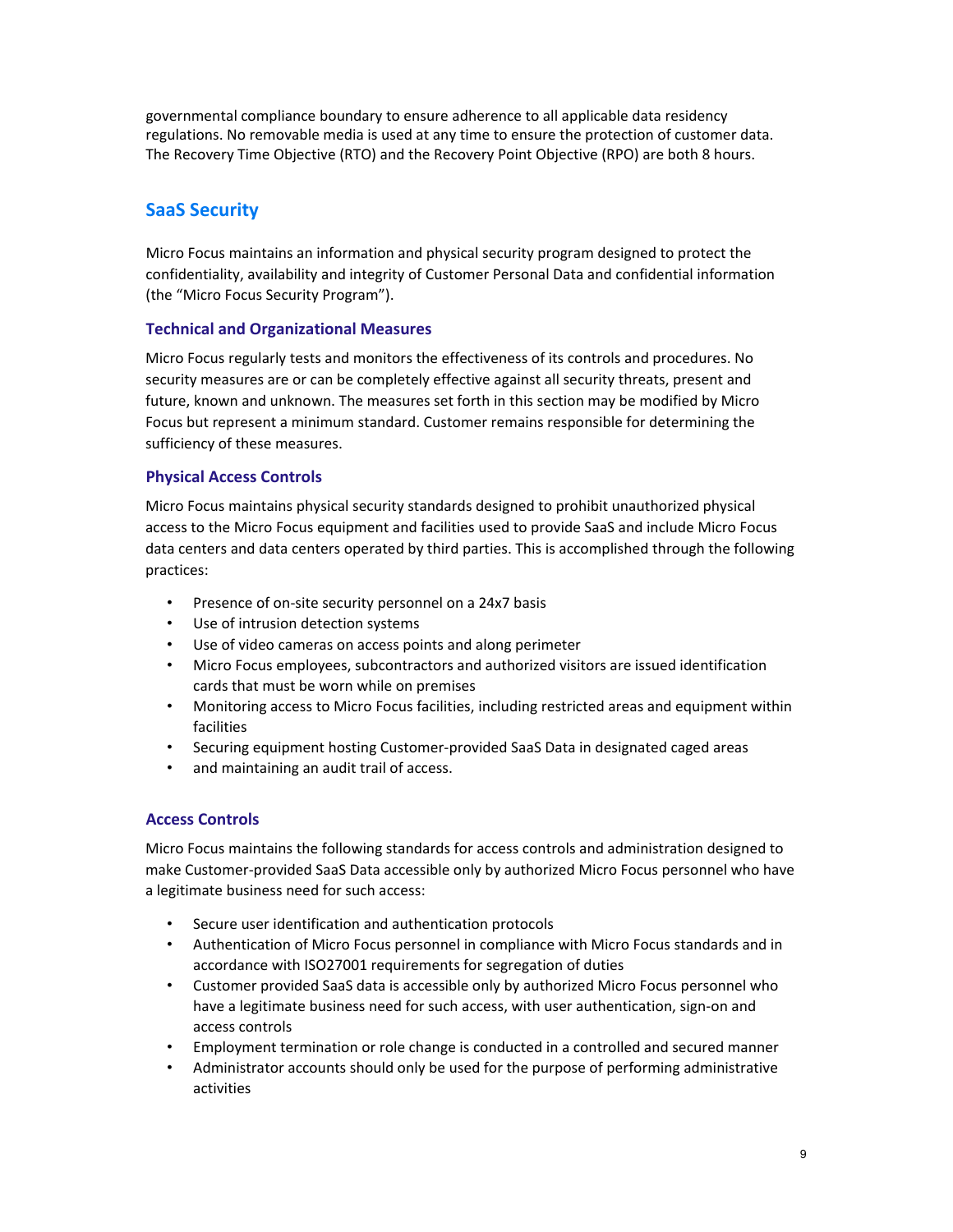- Each account with administrative privileges must be traceable to a uniquely identifiable individual
- All access to computers and servers must be authenticated and within the scope of an employee's job function
- Collection of information that can link users to actions in the Micro Focus SaaS environment
- Collection and maintenance of log audits for the application, OS, DB, network and security devices according to the baseline requirements identified
- Restriction of access to log information based on user roles and the "need-to-know;" and prohibition of shared accounts.
- Use of multi-factor authentication to provide state-of-the-art access to the SaaS systems.

# **Availability Controls**

Micro Focus´s business continuity management process includes a rehearsed method of restoring the ability to supply critical services upon a service disruption. Micro Focus's continuity plans cover operational shared infrastructure such as remote access, active directory, DNS services, and mail services. Monitoring systems are designed to generate automatic alerts that notify Micro Focus of events such as a server crash or disconnected network.

#### **Data Segregation**

Fortify Hosted SaaS is a single tenant architecture. The customer has a dedicated instance of the Fortify Hosted SaaS components and the underlying database instance. Micro Focus SaaS environments are segregated logically by Micro Focus SaaS access control mechanisms. Internet‐ facing devices are configured with a set of access control lists (ACLs), which are designed to prevent unauthorized access to internal networks. Micro Focus uses security solutions on the perimeter level such as: firewalls, IPS/IDS, proxies and content-based inspection in order to detect hostile activity in addition to monitoring the environment's health and availability.

#### **Data Encryption**

Micro Focus SaaS uses industry standard techniques to encrypt Customer‐provided SaaS Data in transit and at rest. All inbound and outbound traffic to the external network is encrypted.

#### **Audit**

Micro Focus appoints an independent third party to conduct an annual audit of the applicable policies used by Micro Focus to provide the applicable Micro Focus Fortify Hosted solution. A summary report or similar documentation will be provided to Customer upon request. Subject to the execution of Micro Focus's standard confidentiality agreement, Micro Focus agrees to respond to a reasonable industry standard information security questionnaire concerning its information and physical security program specific to Micro Focus SaaS provided pursuant to the applicable Supporting Material no more than once per year. Such information security questionnaire will be considered Micro Focus Confidential Information.

#### **Micro Focus Security Policies**

Micro Focus conducts annual reviews of its policies around the delivery of SaaS against ISO 27001, which includes controls derived from ISO 27034 – "Information Technology – Security Techniques – Application Security." Micro Focus regularly re‐evaluates and updates its information and physical security program as the industry evolves, new technologies emerge, or new threats are identified.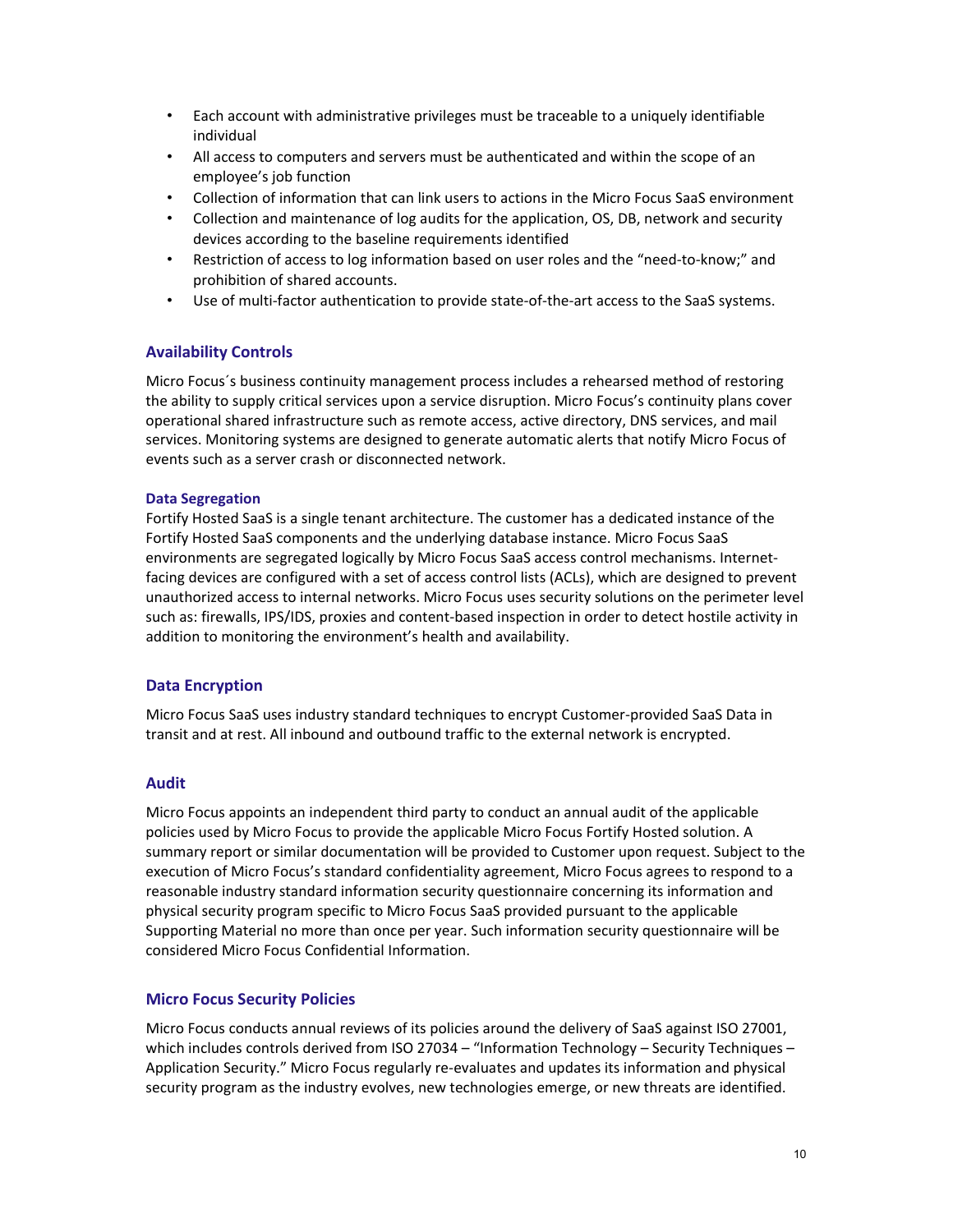#### **Security Incident Response**

In the event Micro Focus confirms a security incident resulted in the loss, unauthorized disclosure or alteration of Customer‐provided SaaS Data ("Security Incident"), Micro Focus will notify Customer of the Security Incident and work to mitigate the impact of such Security Incident. Should Customer believe that there has been unauthorized use of Customer's account, credentials, or passwords, Customer must immediately notify Micro Focus Security Operations Center via cyberressec@microfocus.com.

## **Micro Focus Employees and Subcontractors**

Micro Focus requests that all employees involved in the processing of Customer‐provided SaaS Data are authorized personnel with a need to access the Customer‐provided SaaS Data, are bound by appropriate confidentiality obligations and have undergone appropriate training in the protection of customer data. Micro Focus requests that any affiliate or third‐party subcontractor involved in processing Customer provided SaaS Data enters into a written agreement with Micro Focus, which includes confidentiality obligations substantially similar to those contained herein and appropriate to the nature of the processing involved.

## **Data Subject Requests**

Micro Focus will, within three (3) business days of receipt, refer to Customer any queries from data subjects in connection with Customer‐provided SaaS Data.

# **Scheduled Maintenance**

To enable Customers to plan for scheduled maintenance by Micro Focus, Micro Focus reserves predefined timeframes to be used on an as‐needed basis.

A twenty‐four‐hour period once a quarter starting at Saturday, midnight in the local data center region, and ending on Sunday, midnight.

 This window is considered an optional placeholder for major releases and events that could be significantly service impactful. If the window is to be exercised, and a major disruption expected, all customers should be notified no later than ten business days before.

A two‐hour maintenance window once a month starting Monday midnight in the local data center region.

● This is for patching of environments. Patching should be done in a non-service disrupting fashion; however, some elements may require a brief outage to update properly. Customers will be notified at least five business days in advance if any actual service disruption is expected.

A four‐hour maintenance window once a month starting Saturday, midnight in the local data center region.

 This time is set aside for system updates and product releases that cannot be performed without a visible customer impact. Use of this window is optional, and customers should be notified at least ten business days in advance if any outage is expected.

In case of any holiday conflicts, the regularly scheduled window will automatically fall to the following week on the same day of the week.

Micro Focus determines whether and when to apply a SaaS Upgrade to Customer's Micro Focus Fortify Hosted SaaS solution. Unless Micro Focus anticipates a service interruption due to a SaaS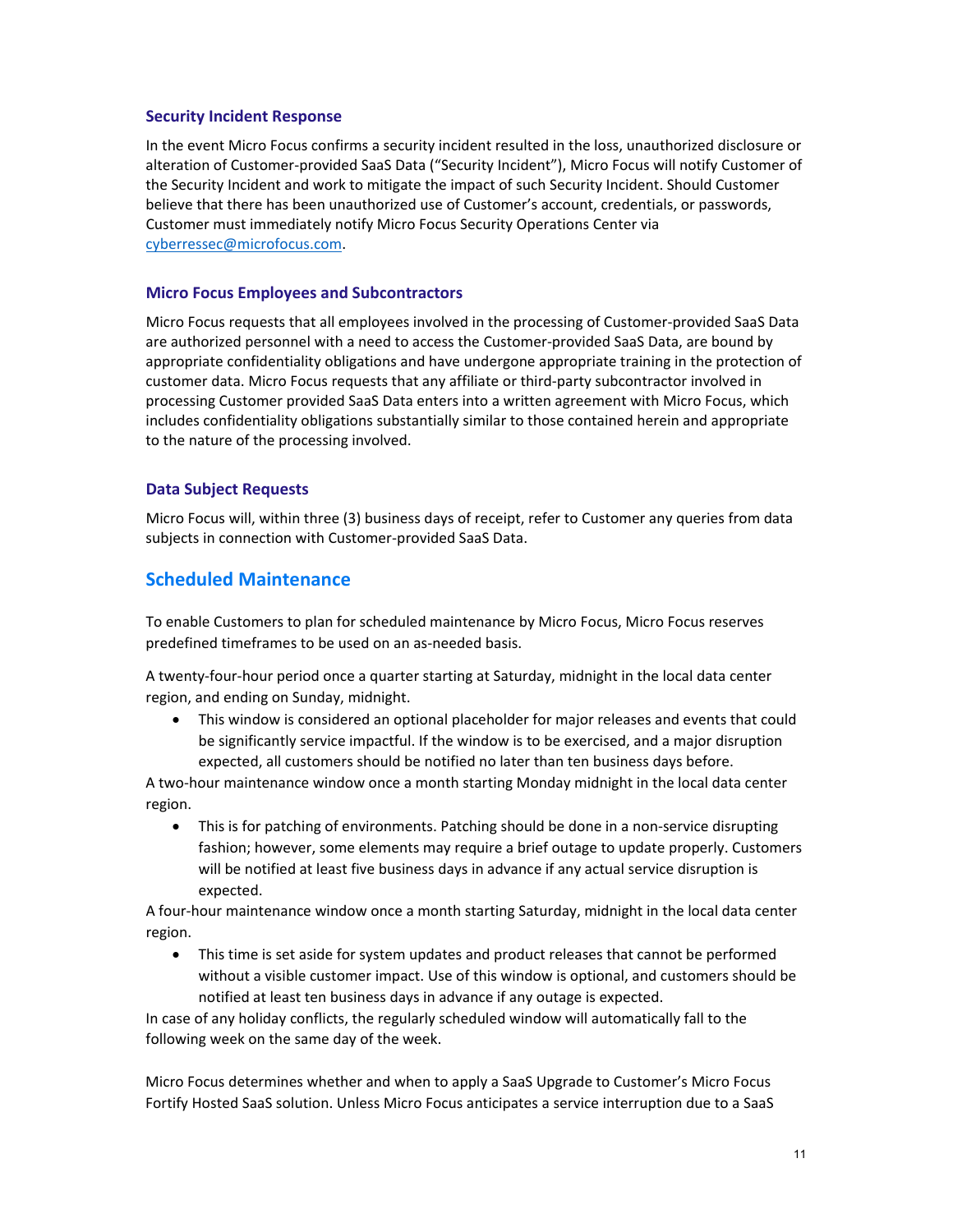Upgrade, Micro Focus may implement a SaaS Upgrade at any time without notice to Customer. Micro Focus aims to use the Scheduled Maintenance windows defined herein to apply SaaS Upgrades. Customer may be required to cooperate in achieving a SaaS Upgrade that Micro Focus determines in its discretion is critical for the availability, performance, or security of Micro Focus Fortify Hosted SaaS.

# **Service Decommissioning**

Customer may cancel Micro Focus Fortify Hosted on SaaS by providing Micro Focus with sixty (60) days written notice prior to the expiration of the SaaS Order Term ("Cancellation"). Such Cancellation shall be effective upon the last day of the then current SaaS Order Term. Upon Cancellation, expiration, or termination of the SaaS Order Term, Micro Focus may disable all Customer access to the Micro Focus Fortify Hosted SaaS solution, and Customer shall promptly return to Micro Focus (or at Micro Focus's request destroy) any Micro Focus Materials.

Micro Focus will make available to Customer such data in the format generally provided by Micro Focus. The target timeframe is set forth below in Termination Data Retrieval Period SLO. After such time, Micro Focus shall have no obligation to maintain or provide any such data, which will be deleted in the ordinary course.

# **Service Level Objectives and Service Level Agreements**

Micro Focus provides the following Service Level Commitments for the purpose of further measuring the quality of service that Micro Focus is delivering to the Customer.

#### **Solution Provisioning Time Service Level Objective (SLO)**

Solution Provisioning is defined as the Micro Focus Fortify Hosted SaaS solution being available for access over the internet. Micro Focus targets to make Micro Focus Fortify Hosted SaaS available within five (5) business days of the customer's purchase order (PO) being booked within the Micro Focus order management system.

#### **Tenant Off boarding SLO**

Micro Focus guarantees a tenant off boarding time of two days from the time in which the Customer submits the formal written request.

#### **User Removal SLO**

The customer Administrator is responsible for user removal using the user management features of SSC. Micro Focus guarantees that after the completion of user removal, analytical results about the removed user will no longer be stored or available within the application.

#### **Solution Availability Service Level Agreement (SLA)**

Solution Availability is defined as the Fortify Hosted SaaS production application being available for access and use by Customer and its Authorized Users over the Internet. Micro Focus will provide Customer access to the Micro Focus Fortify Hosted SaaS production application on a twenty‐four hour, seven days a week (24x7) basis at a rate of 99.5 % ("Solution Uptime")

#### **Measurement Method**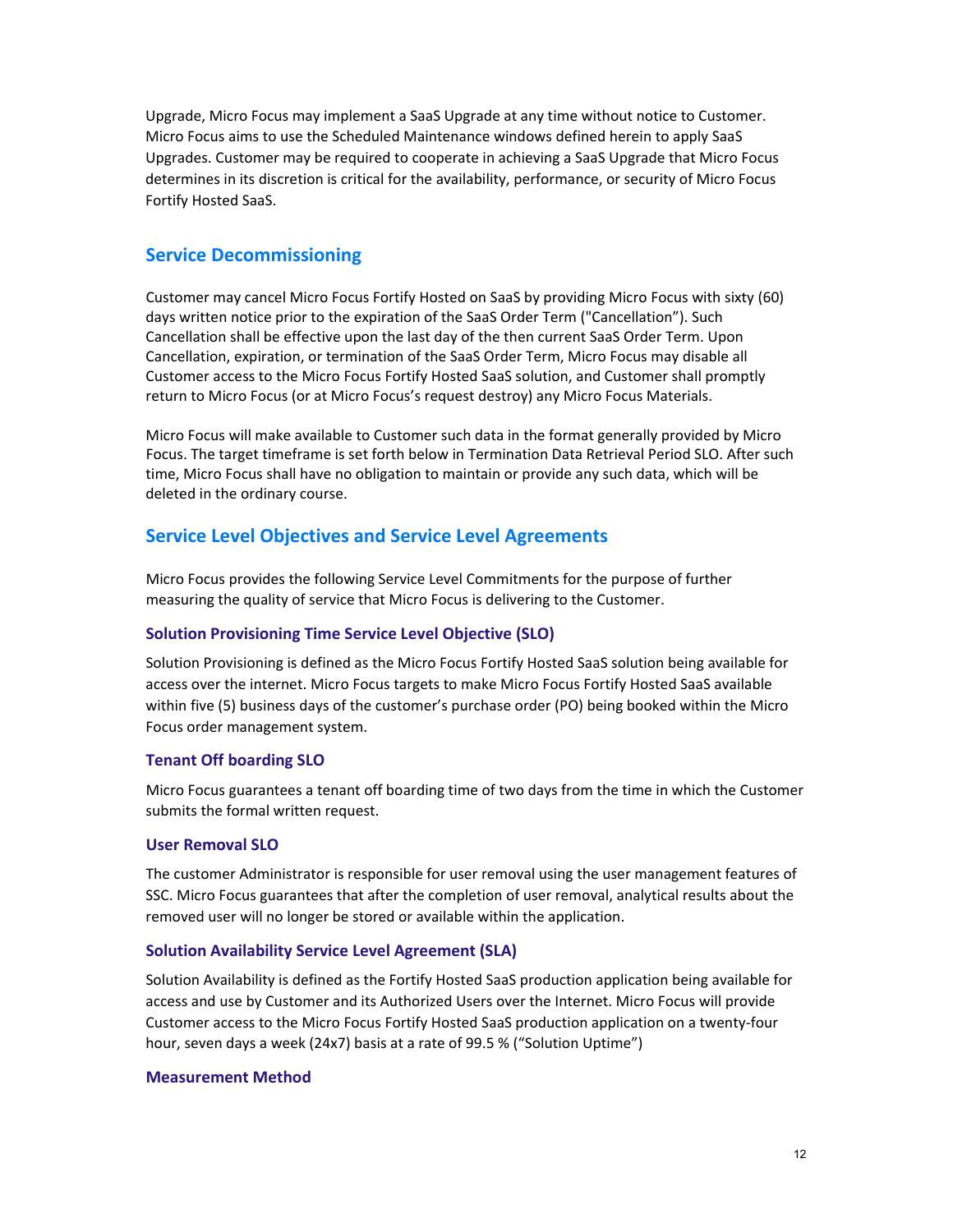On a quarterly basis, the availability of the Fortify Hosted SaaS customer instance will be measured using the measurable days in the quarter (total days minus planned downtime, including maintenance, upgrades, etc.) as the denominator. The numerator is the denominator minus the number of days where a tenant's deadline is not met, to give the percentage of days that met the SLA (e.g., 119 days / 120 possible days = 99% availability). All SaaS monitoring will be paused at the beginning of each scheduled maintenance window and restarted at the completion of the window.

# **Boundaries and Exclusions**

Performance and Availability SLA Metrics shall not apply in any of the following exceptions, and neither the Fortify Hosted SaaS will be considered unavailable, nor any Service Level Failure be deemed to occur in connection with any failure to meet the requirement or impaired ability of Customer or its Authorized Users to access or use the Micro Focus Fortify Hosted SaaS solution:

- Overall Internet congestion, slowdown, or unavailability
- Unavailability of generic Internet services (e.g., DNS servers) due to virus or hacker attacks
- Force majeure events as described in the terms of the SaaS agreement
- Actions or omissions of Customer (unless undertaken at the express direction of Micro Focus) or third parties beyond the control of Micro Focus
- Unavailability due to Customer equipment or third‐party computer hardware, software, or network infrastructure not within the sole control of Micro Focus
- Scheduled Maintenance
- Scheduled Version Updates

# **Termination Data Retrieval Period SLO**

The Termination Data Retrieval Period is defined as the length of time in which the Customer can retrieve a copy of their Customer Micro Focus Fortify Hosted SaaS data from Micro Focus. Micro Focus targets to make available such data for download in the Fortify Hosted SaaS format generally provided by Micro Focus for 30 days following the termination of the SaaS Order Term.

# **Standard Service Requirements**

# **Roles and Responsibilities**

This section describes general Customer and Micro Focus responsibilities relative to the Fortify Hosted SaaS solution. Micro Focus's ability to fulfil its responsibilities relative to SaaS is dependent upon Customer fulfilling the responsibilities described below and elsewhere herein:

#### **Customer Roles and Responsibilities**

| <b>Customer Role</b>   | <b>Responsibilities</b>                                                                                                    |
|------------------------|----------------------------------------------------------------------------------------------------------------------------|
| <b>Business Owner</b>  | • Owns the business relationship between the customer and Micro Focus                                                      |
|                        | • Owns the business relationship with the range of departments and<br>organizations using the Fortify Hosted SaaS solution |
|                        | • Manages contract issues                                                                                                  |
| <b>Project Manager</b> | • Coordinates customer resources as necessary                                                                              |
|                        | • Serves as the point of contact between the customer and Micro Focus                                                      |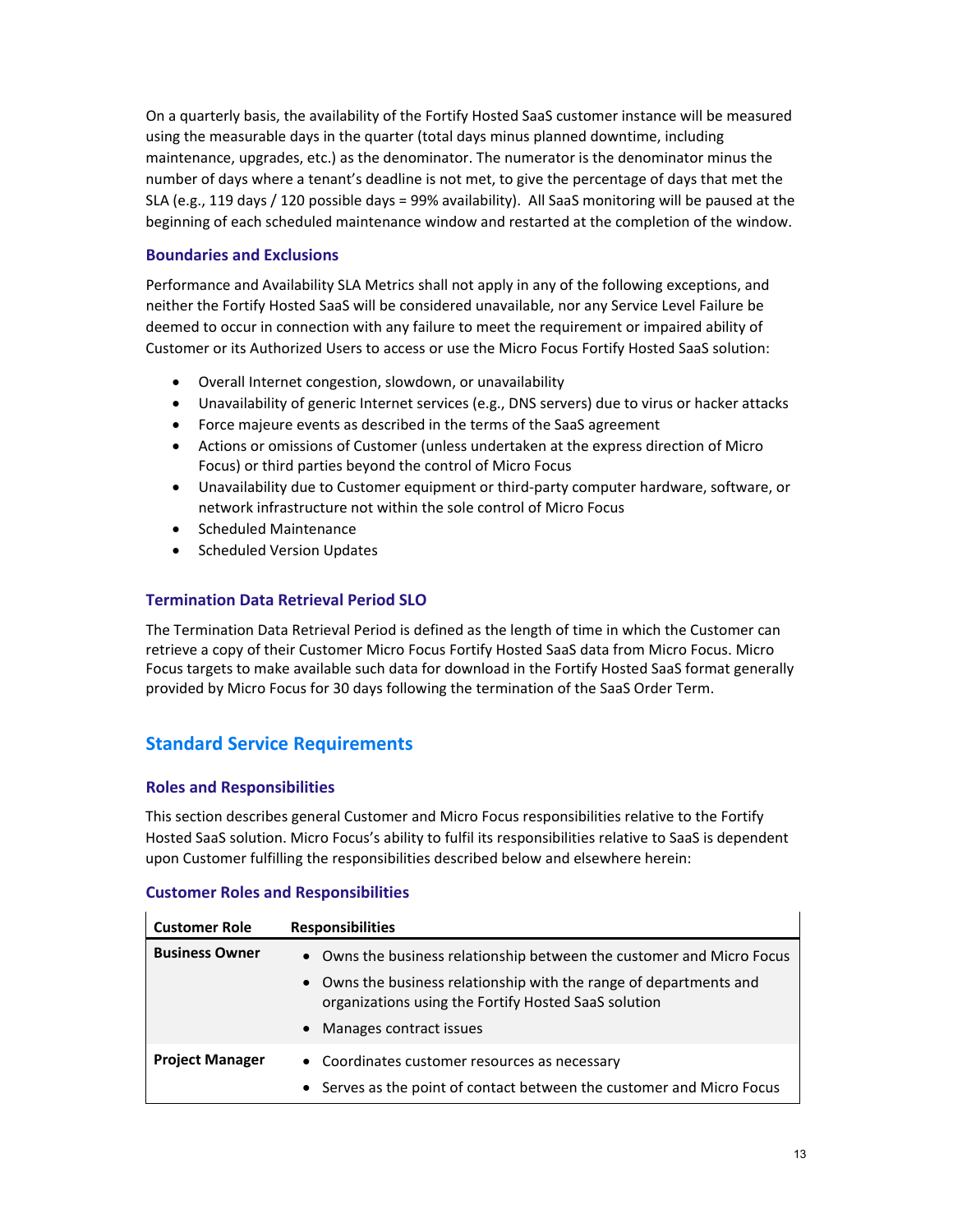|                                        | Drives communication from the customer side<br>$\bullet$                                                                                                                                                |
|----------------------------------------|---------------------------------------------------------------------------------------------------------------------------------------------------------------------------------------------------------|
|                                        | Serves as the point of escalation for issue resolution and service-related<br>issues                                                                                                                    |
| Administrator                          | Serves as the first point of contact for Fortify Hosted SaaS solution end<br>$\bullet$<br>users for problem isolation                                                                                   |
|                                        | Performs Fortify Hosted SaaS solution administration as described in<br>$\bullet$<br>section Application Administration                                                                                 |
|                                        | Provides tier-1 support and works with Micro Focus to provide tier-2<br>٠<br>support                                                                                                                    |
|                                        | Coordinates end-user integration and testing as required<br>$\bullet$                                                                                                                                   |
|                                        | Leads ongoing solution validation<br>$\bullet$                                                                                                                                                          |
|                                        | Trains the end-user community                                                                                                                                                                           |
|                                        | Coordinates infrastructure-related activities at the customer site<br>$\bullet$<br>including                                                                                                            |
|                                        | Establishing and maintaining their VPN endpoint Site-to-Site VPN<br>$\circ$<br>connection or the range of IP addresses that can access the service.                                                     |
|                                        | • Owns any customization                                                                                                                                                                                |
|                                        | It is a prerequisite for delivery of the Fortify Hosted SaaS solution that<br>personnel performing the Administrator role have been trained or are<br>experienced in using Fortify SSC with ScanCentral |
| <b>Subject Matter</b><br><b>Expert</b> | Leverages the product functionality designed by Customer's Fortify<br>Hosted solution administrators including                                                                                          |
|                                        | Configuring and running scans<br>$\circ$                                                                                                                                                                |
|                                        | <b>Triaging results</b><br>$\circ$                                                                                                                                                                      |
|                                        | Generating reports<br>$\circ$                                                                                                                                                                           |
|                                        | Setting up Fortify End-User Tools<br>$\circ$                                                                                                                                                            |
|                                        | Provides periodic feedback to the Fortify Hosted solution Administrator                                                                                                                                 |

# **Micro Focus Roles and Responsibilities**

| <b>Micro Focus Role</b>                                          | <b>Responsibilities</b>                                                                                                                                                                                                                                       |
|------------------------------------------------------------------|---------------------------------------------------------------------------------------------------------------------------------------------------------------------------------------------------------------------------------------------------------------|
| <b>Customer Success</b><br>Manager (CSM)                         | • Serves as the customer liaison to Micro Focus<br>• Coordinates Micro Focus resources including system and process experts<br>as necessary<br>• Facilitates ongoing mentoring<br>• Coordinates with the customer during required and periodic<br>maintenance |
|                                                                  | • Oversees the customer onboarding process                                                                                                                                                                                                                    |
| <b>Service</b><br><b>Operations</b><br><b>Center Staff (SOC)</b> | • Primary point of contact for service requests. The customer can contact<br>the Service Operations Center for all services such as support and<br>maintenance, or issues regarding availability of the Fortify Hosted<br>solution                            |